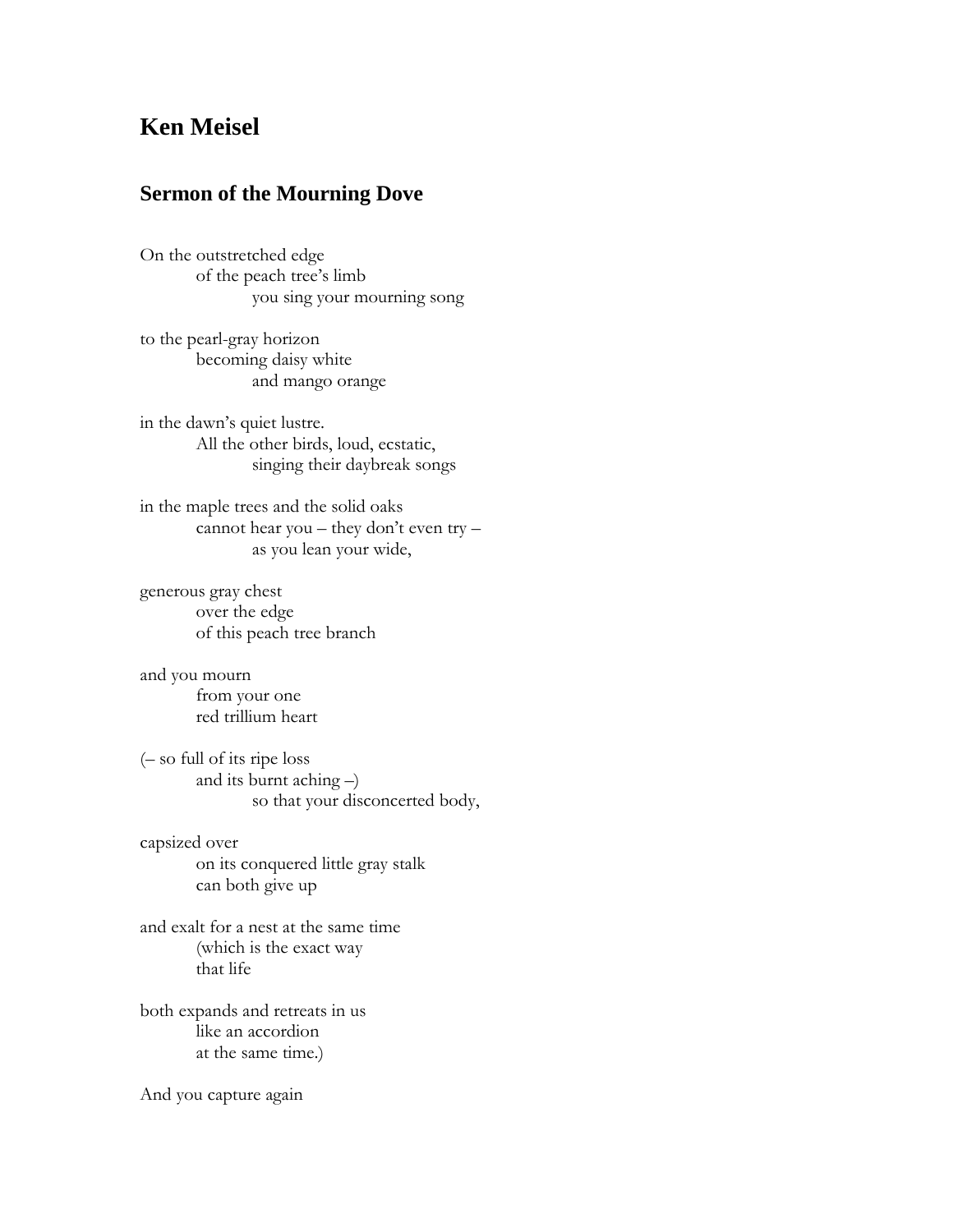and again for me, what it is to be

a living being with an emptying hour glass set inside a rib cage

meant to protect us – although it never truly does – because we all

must find a nest in this life, and then we must let it all go at the same time –

as we're hurled backward and out-ways, by the long journey's

tempest and drain. Mourning dove – bird of the turning

back of stark feral night sky into daybreak's lustrous sunlight and the afternoon's

over-ripe radiance fading into melancholic afterglow – don't bring anyone

or anything back to me right now: instead, just let me

hold on and let go – in the exact way that you inhale and release

from inside the red trillium of your heart all that's disquieted

and emptied in you by your song:  $sing for me - right now$ this mourning song

that says we're beings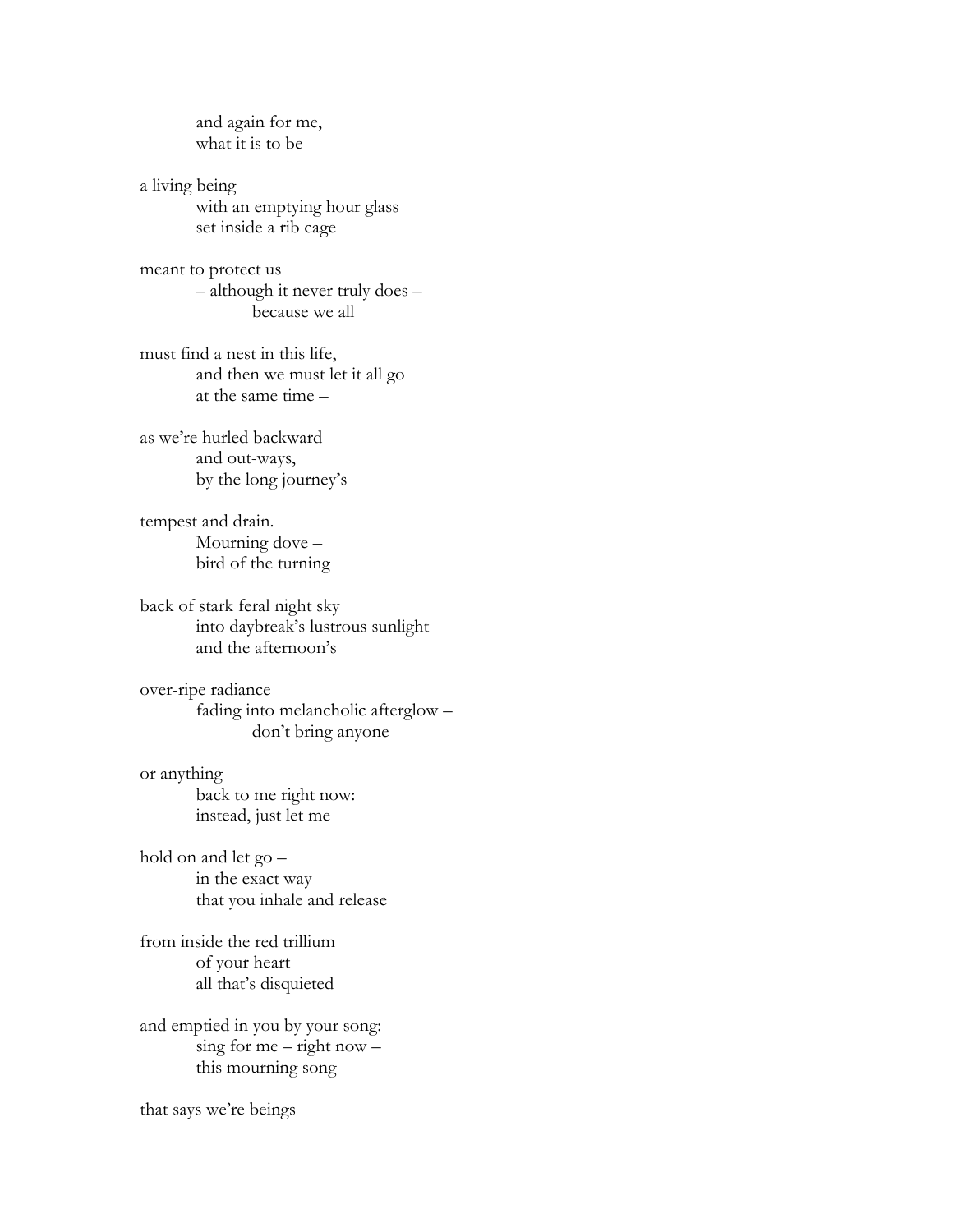made of soft laments and nesting calls

on the twist and flare of the peach tree's extended outer branch

as the morning – so lovely and so indifferent –

comes rising up again behind the blue horizon, to greet me.

Hear my prayers and missives to you, gray mourning dove with your two ink eyes

hiding one of the encrypted chapters of the Book of Love inside them.

Solitary dove, with the streak of a clown's rouge smudged across your beak

like the blood of the recording angel carrying in it all the data

of our soul's nesting and all our subsequent bodily forgetting,

don't give anyone or anything back to me this morning:

instead, just sing ahead of me this one melancholic exaltation

of how we nest in one body for a lifetime – and then we let go.